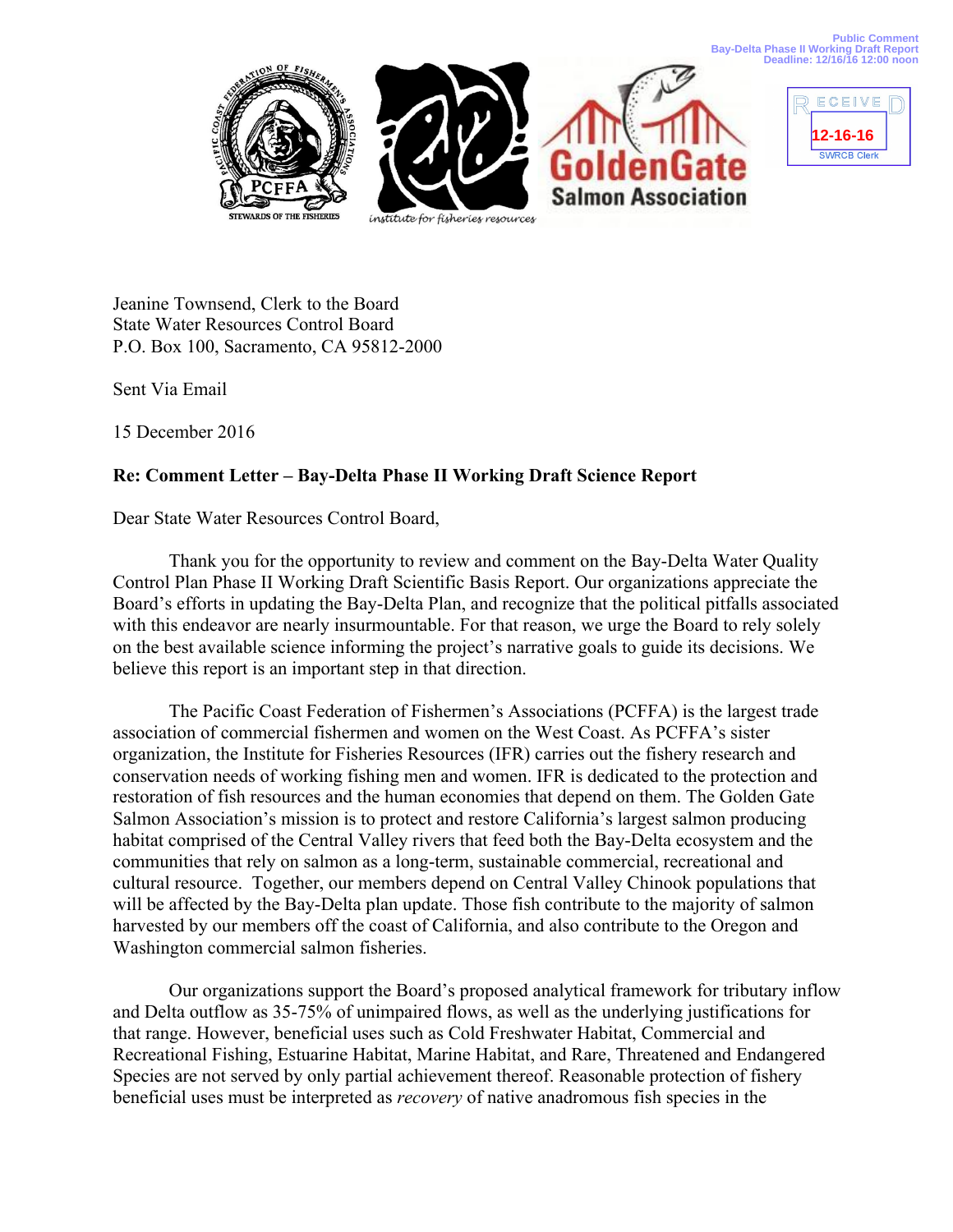Sacramento/San Joaquin system. Anything short of recovery is merely delayed extinction and the attendant loss of fishing jobs and related businesses. Thus, we urge the Board in finalizing the Phase II proposal to adhere to the best scientific information available, namely the Board's Delta Flow Criteria Report, describing the flow and habitat requirements necessary for fishery recovery. We appreciate the Board's recognition of the CVPIA's anadromous fish doubling goal in the Report and urge compliance with that provision.

The Board places too much reliance on adaptive management as a management alternative in the Draft Scientific Basis Report. The Board implicitly recognizes the inherent problem with adaptive management in the Report itself:

Inadequate or nonexistent requirements may lead to insufficient flows to protect fish and wildlife, drainage of cold water for water supply and instream flow purposes, redirected impacts to times of year when flow requirements are less strict or do not apply and overreliance on one tributary to meet flow and water quality requirements. While there are additional flow and operational requirements included in ESA and CESA requirements to avoid jeopardy of listed species, the State Water Board has an independent and distinct obligation to reasonably protect fish and wildlife that may extend beyond the ESA and CESA requirements.

Draft Scientific Basis Report, p. 5-1. Despite that sentiment, the Report describes that virtually all factors affecting salmonid survival in the Bay-Delta system will be adaptively managed, including flow release schedules (i.e. block shaping or flow sculpting) and reservoir management, Delta outflow and X2 location, overall unimpaired flow volume, Delta Crosschannel gate operation, achievement of functional flows, and interior Delta/OMR flows. Additional flexibility is provided in provisions for nebulous "adaptive management experiments." Each level of adaptive management adds more overall flexibility to the system, making it more difficult to attain required parameters and to provide accountability for failure to achieve those parameters.

Although we recognize that flexibility is an important facet of managing a system as complex as the Bay-Delta and its tributaries, we have seen too many instances of adaptive management used when water supply is limited to erode protections for fish. "Biological goals" may not be definite enough to rein in adaptive management flexibility. Measuring achievement of those goals, or failure thereof, lags behind the adaptive management decision-making process and could result in mere *ex post facto* analyses of whether the appropriate decisions were made. But conditions in the Bay-Delta and its tributaries are documented, modeled and in most cases foreseeable. The Board should develop strong, protective parameters that system managers must follow to the extent that hydrological, biological and other conditions are foreseeable. Adaptive management should be available to managers, but reserved for situations in which conditions truly are unforeseeable.

Efforts to coordinate decision-making with other science, planning and regulatory efforts should be tempered by the need to update those parallel processes. For instance, the Bureau of Reclamation, National Marine Fisheries Service, and other state and federal agencies have reinitiated consultation on CVP/SWP impacts on endangered Winter Run Chinook and other species, in recognition of the fact that the existing 2009 biological opinion (BiOp) is insufficient to prevent jeopardy to those species. Thus, it would be error for the Board to blindly rely on